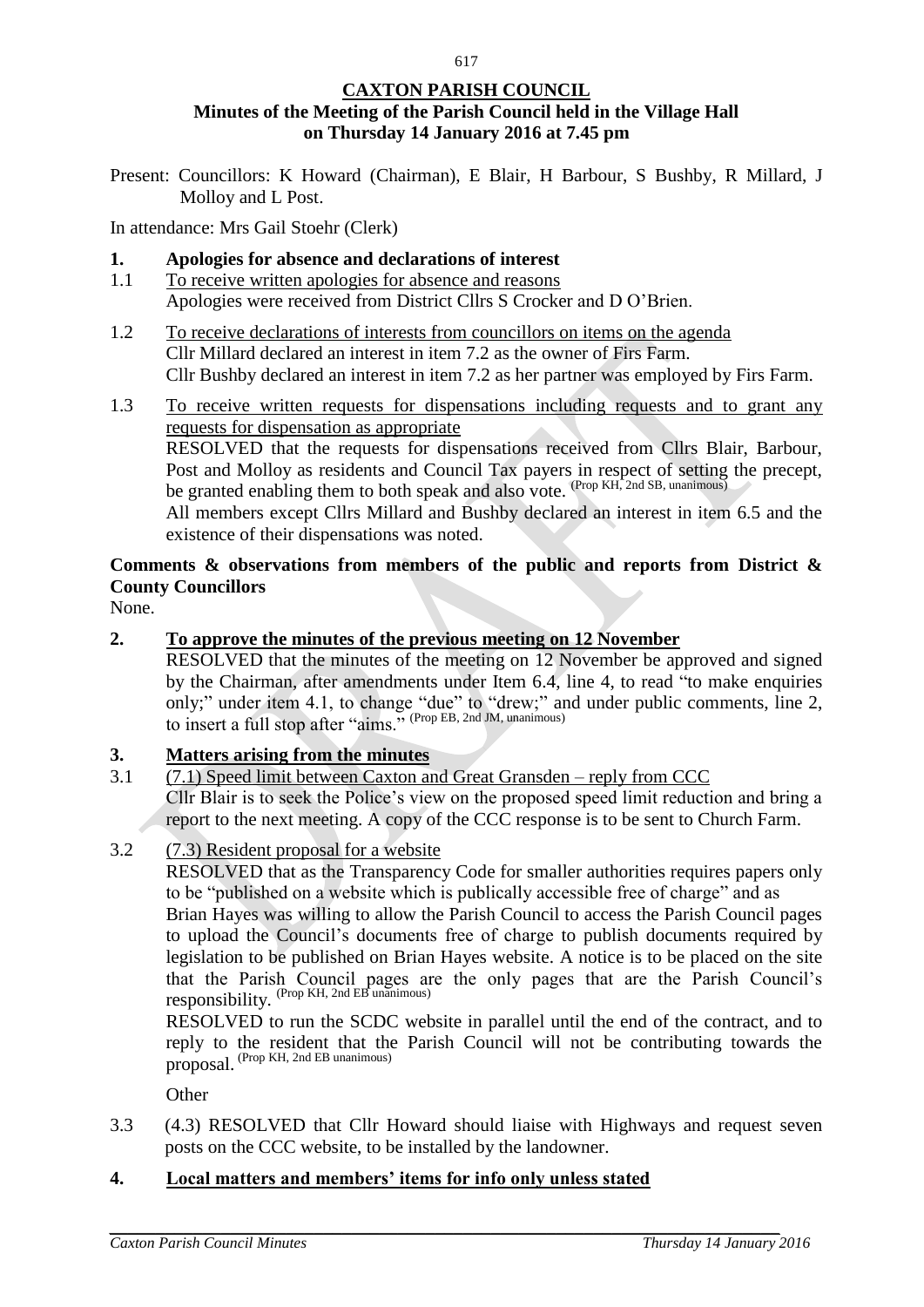4.1 Chairman's report on meeting with SCDC re the boundary between Caxton and Cambourne – to consider any action required

RESOLVED in response to the Chairman's verbal report that he and the Clerk had attended a meeting on boundary changes to Cambourne to make an amendment to the Parish Council's stance as previously recorded in the minutes of 9 July 2015, item 8.2, to change "and" to "or," i.e: Caxton Parish Council supports Cambourne Parish Council in their request for a governance review of the land area in the north of the Caxton parish referred to as "West Cambourne" subject to this review only taking place if and when the Local Development Plan covering this development area is approved by the Government Inspector **or** satisfactory development plans are approved by SCDC (i.e. an application is granted planning permission by  $SCDC$ ). (Prop KH, 2nd EB, unanimous)

RESOLVED to feed this back to Clare Gibbons at SCDC.

4.2 Report on Consortium of Local Councils' meeting and proposal that the Council approve in principle a letter being sent to the Inspector on the LDP

for approval by member Parish Councils was circulated and considered.

RESOLVED in consideration of the draft Coalition of Parish Councils' proposed response that Caxton Parish Council should be a joint signatory to the Coalition's letter which will include the following points –

1. The Modifications to the Local Plan spatial strategy does not align with the Councils' own Sustainable Development Strategy.

The Amended Local Plan locates houses too far from the major employment areas. This will oblige the majority of residents to use private cars to get to work

2. The modifications to the Local Plan fail to address the inspectors' concerns over the fairness and transparency of the sustainability appraisals.

The modifications the Local Plan do not present a clear case for ignoring development on the urban fringe in favour of new settlements some distance from Cambridge. In our view the methodology the Councils used is flawed.

3. The modifications to the Local Plan do not solve the over-reliance on development in new settlements and does not meet the requirement for a balance development strategy.

Serious questions remain about the deliverability of a Development Strategy that relies on building almost half of the required houses in new settlements. SCDC does not have a good track record in this regard.

4. The modifications to the Local Plan do not demonstrate that the challenges of overcoming the delivery of sustainable new settlements will be met.

The proposal for a segregated bus way from Cambourne to Cambridge to make the housing developments on the A428 sustainable is poorly evidenced. Local and national experience clearly demonstrates that improved bus services are unlikely to result in a significant modal shift away from private cars. The proposed busway will do little to improve the sustainability of housing developments like that proposed at Bourn Airfield.

The location of new settlements 10-15 miles away from the main areas of employment plus evidence from Cambourne that 70% of people currently travel to work by car point mean that very significant and unsustainable increases in private car use would result from developments in West Cambourne and Bourn Airfield. This will have a detrimental impact on all our villages through rat-running as drivers seek to reach the rapidly growing employment opportunities south of Cambridge (e.g, the biomedical campus). (Prop SB, 2nd JM, unanimous)

### **5. Planning and Tree Works**

5.1 Applications received since the last meeting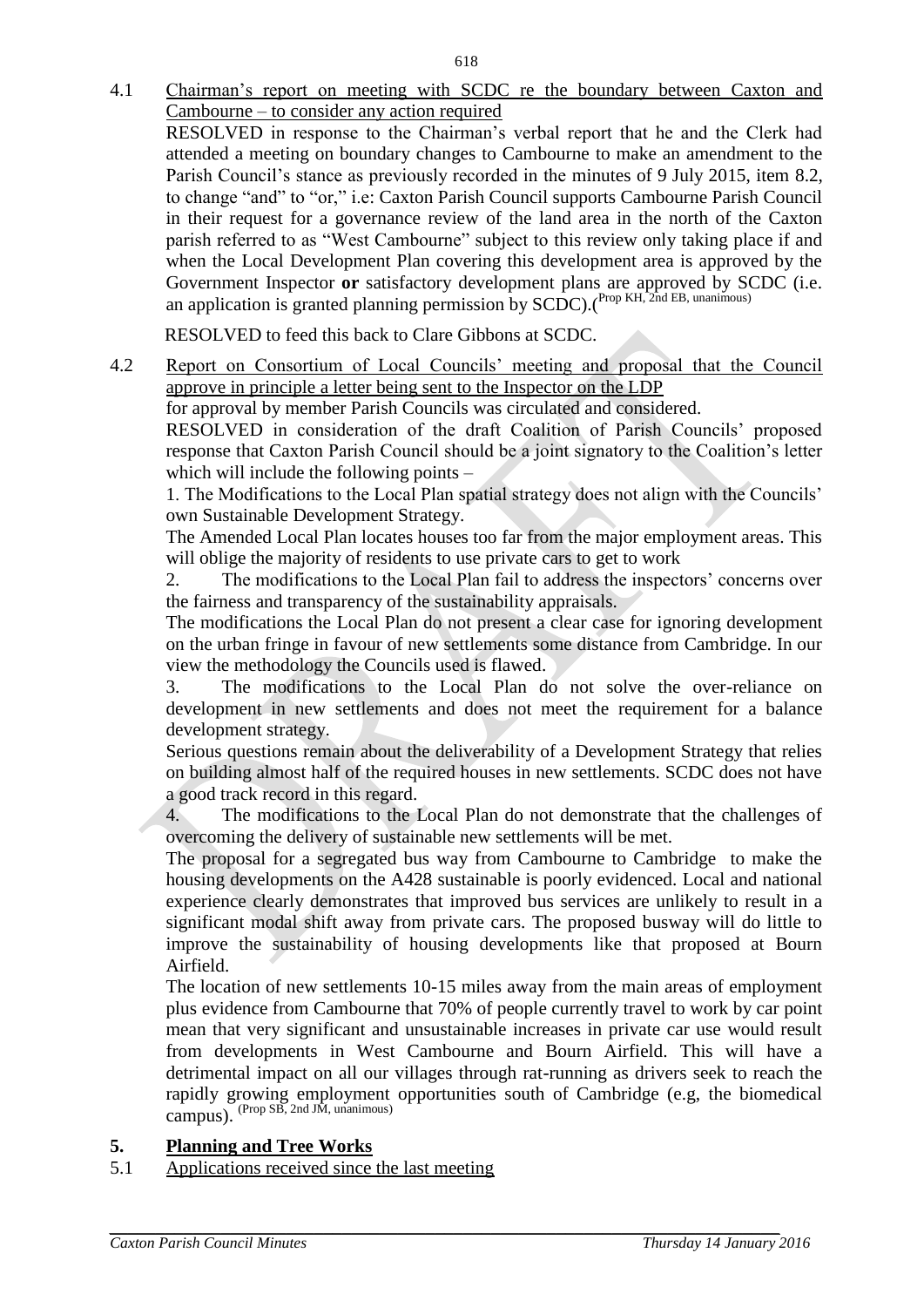## 5.1.1 S/2903/14/OL – Cambourne West proposed development of 2350 dwellings amendment

RESOLVED to respond as follows:

The Parish Council has considered the amended application and it has not addressed the Parish Council's concerns. Caxton Parish Council still recommends refusal of the application.

Health care provision still remains a concern as shown in the document "The Primary Care Capacity in Cambridgeshire and discussion regarding the Cambourne West Development and Proposal".

While the A14 improvement has been approved the pressure on the existing A428 in the short and medium term will substantially increase vehicle movements.

The Parish Council believes that while the A428 dualling from the Gibbet is going ahead and the guided busway planning process has started these have not been satisfactorily progressed for their impact to be known.

The infrastructure capacity has still not been established and satisfactory analysis has not been conducted.

While there is a change in the local employment area within the proposed development to split into two sites this has not satisfied the Parish Council's concerns with regards to sustainability. (Prop KH, 2nd EB, unanimous)

5.1.2 S/2865/15/Fl – The Chaf Barn, St Peters Street – garage conversion – to note response made between meetings

The Clerk had used her delegated powers to respond on the Parish Council's behalf to recommend approval with the comment that there were no adverse effects.

5.1.3 S/2916/15FL – 3 Ermine Street – Erect single wooden garage

RESOLVED to recommend approval on the grounds that the application was in keeping and was not overlooked. <sup>(Prop EB, 2nd KH, unanimous)</sup>

RESOLVED to note a resident's letter advising that she had submitted a planning application for 176 Ermine Street.

- 5.2 SCDC notifications to note any received None.
- 5.3 Tree works applications to consider any received None.

### **6. Finance and procedure**

6.1 To receive the financial report and approve the payment of bills

RESOLVED to receive the financial report, and that the invoices and bank statements be checked at the end of the meeting, before the cheques are signed.

Cllr Barbour, as Treasurer of the Village Hall, left the meeting while the ACRE membership was being discussed.

RESOLVED as the membership had been taken out for the Village Hall to refer ACRE to the Village Hall Committee.

Cllr Barbour rejoined the meeting.

RESOLVED that the payments as listed, but excluding ACRE £54.00, be approved for payment, plus Buchans (grasscutting) £720.00, and Caxton Church (Village Hall lease)  $£1.00.$  (Prop LP, 2nd RM, unanimous)

| £35.00  |
|---------|
| £518.49 |
| £328.80 |
| £111.54 |
| £497.66 |
|         |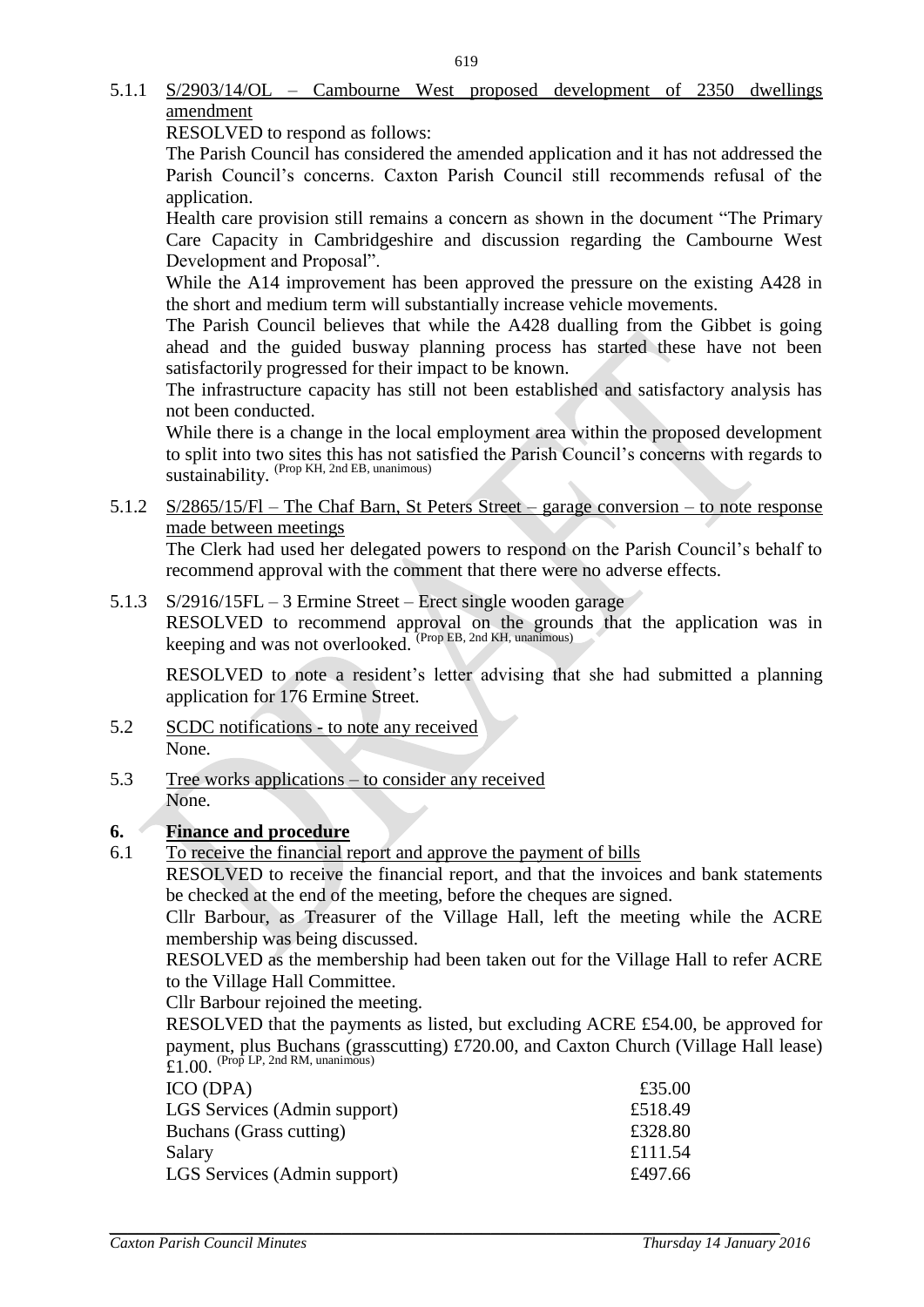6.2 To consider any quotes for urgent works required because of risk None.

## 6.3 To review the budget FY2016 and consider arrangements for any outstanding projects The budget was reviewed ad to note -

- To note the donation from Agricole for daffodil bulbs. Planting had already taken place.
- Speedwatch signs remained outstanding
- To move £86.00 from assets maintenance to Tates Field earmarked and £121.54 to streetlights and these were both in the wrong column.
- To earmark at year end any under-spend of the £500 S145 entertainment.
- To change the earmarked fund "daffodils" to "Planting"
- To move any under-spend in the village hall fund to earmarked reserves at year end.

## 6.4 To consider and approve the budget for FY2017

. RESOLVED to consider the draft baseline budget as prepared by the RFO and to make the following arrangements:

- To reduce Advertising to £50.
- To consider the balance at the bank and moving the account to maximise interest each month.
- To extend the LGS Services contract for two further years making the contract from  $1<sup>st</sup>$  April 2015 a three year contract. The Clerk left the room during the discussion of this item.
- To make provision of £1800.00 for S137 donations, £100 for assets maintenance, £250.00 for additional planting, £300.00 for signage, £1,000 for Minor Highways Improvements scheme, £1000.00 for Speedwatch, £500.00 for Flood risk and £2000 Village Hall fund.
- Website compliance is to be considered further when more information is known

RESOLVED to approve the budget for FY2017. (Prop EB, 2nd KH unanimous)

## 6.5 To set and demand the precept for FY2017

RESOLVED to set and demand a precept of £18,538.00 from South Cambridgeshire District Council, being the amount required by the Parish Council to balance its budget. (Prop EB, 2nd KH unanimous)

- 6.6 Pensions enrolment to select a pensions provider and consider the next steps RESOLVED to join the Nest scheme for 1 February 2016 with an option for 3 months' extension if required and a 3 month probation period. (Prop HB, 2nd EB, unanimous) RESOLVED that the Clerk complete the statement of compliance and write to the staff about the pension arrangements. (Prop KH, 2nd EB unanimous)
- 6.7 Pensions enrolment to consider correspondence from Toft Parish Council suggesting sharing the cost of a pensions' adviser RESOLVED to thank Toft Parish Council but to inform them that arrangements have already been put in place.(Prop KH, 2nd EB unanimous)
- 6.8 Transparency code for smaller authorities to consider the implications
- **7. To consider matters arising out of correspondence received including**
- 7.1 Request for permission for fish and chip van to use the Village Hall car park RESOLVED that the Parish Council has no objection to the fish and chip van parking and trading in its car park as this will be good for the village on the following conditions –